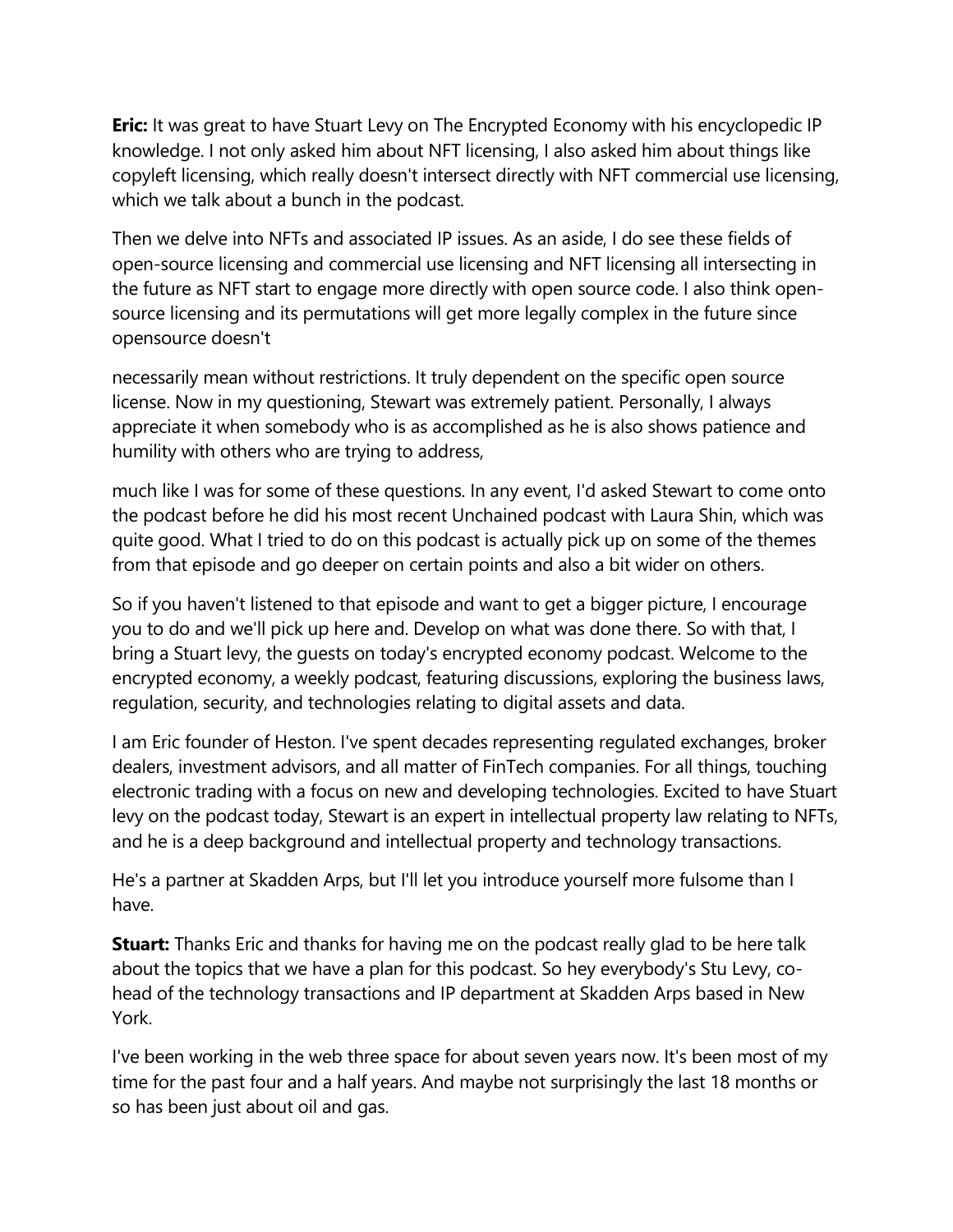**Eric:** Let's start off with talking about what a copy left licenses and how that is with the different types of copyleft licenses and how that differs from like a permissive use license.

**Stuart:** Okay. The way that software historically was developed and shared was that everything was shared for free. And that's an era when. Software was mostly within the realm of the academic community. And so now we're going to, we're going back a few decades. And people at MIT shared software, they had developed with people at Stanford who shared it with people at duke who shared it with them, a university in Germany.

And there wasn't the idea that you owned software. The idea was software was a. A common good that academics shared what evolved of course was that with time. So if we're became commercialized and you then had proprietary licenses, you had Microsoft yet thousands of other companies who developed software and kept the code of that software proprietary.

So if you licensed a piece of software, you're not getting. The human readable version, the source code version of the software, you just got the executable version, so you can run the software and you can see the software. So a programmer couldn't look at the code itself and that was.

Commercial decision to keep it proprietary. So if I, you want the software, you've got to go to the company that is, that owns the software and buy it or license it. So that did not sit well with some people who either for libertarian reasons or because they grew up in that academic world of software.

Not being proprietary. So it didn't sit well with them. And some of them created the concept of having what is, what became known as first free software and then open source software. And they're very similar in concept generally very different in philosophy. The idea behind free software.

Was that software should never be proprietary. Software should always be. Shared as a common good. No one should own it. It's just philosophically. They saw that as something that was bad and they therefore developed a license known as a copy left license, which is a riff on copyright, which protects software and other works of authorship.

So you create this copyleft license. The idea of a copy left license is if I license you. A piece of software under a copyleft license, I'm going to give you the source code so you can see it, you can do with it, what you want, if you tweak it and make changes to it, improve it and modify it and keep it within your own enterprise.

Fine. I'm not going to tell you what to do with that, but if you then distribute that software out into the community with your improvements. You have to keep it as free software, meaning you have to give people the source code for the improvements and the changes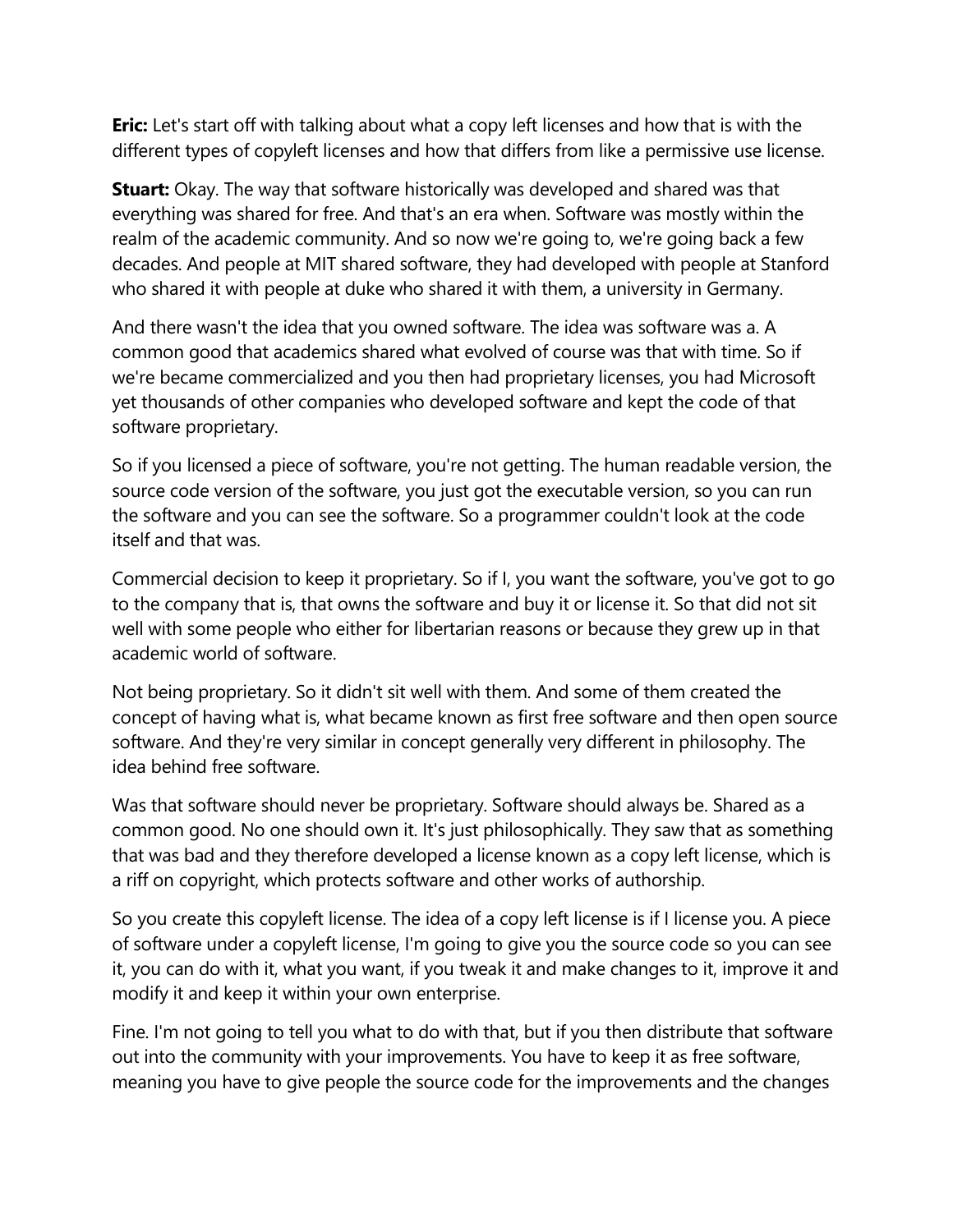that you made. So that was the free software initiative the license that they created and there's a family of licenses.

Other like this is known as GPL general public license. There've been different versions of that. There are different iterations. But the idea is that software is free and needs to stay free. The open source initiative had a similar concept, but a different philosophy and the open source initiative philosophy was free.

Software is actually a good idea, not because there's philosophically something wrong with proprietary software, which is what the free software foundation describes too. But rather. If we have different people around the world with different perspectives, different backgrounds, different approaches to coding, all, looking at a piece of code almost by definition and working on that code almost by definition, that code will become better.

If you keep things in a proprietary. Universe. You've got people who are trained the same way. They work in the same, literally the same environment. They're not going to see the same bugs and errors and improvements. So software gets better if you expose it to the world, but they don't feel permissive proprietary software.

Is it necessarily a bad thing? So they created what is known as a permissive license system. They created the CA the term open source. Different from free software. Although again, they're similar and the idea of permissive software is that you also provide the source code to other people. But you're not obligated to do in other words, I can make changes. I can improvement and decide. I want to keep that proprietary. The open-source people would say, it's not a great idea. It's not good for the community, but they're not. Opposed to you doing that. So you've got out there in the world, the concept of copy, left licenses.

Which are very adamant that software should always be free, open, accessible to everybody proprietary software, inherently a bad thing, and then open source software. And those are mostly permissive kinds of licenses, which have a less antagonistic view to proprietary software. But the goal of both of them is that you should be able to see the source code of a piece of computer code.

And just to say the entire world of blockchain and web three is built on the concept of free or open source software because I'm only going to trust a blockchain based decentralized system. If I can see the source code. So if you ask me to try. A trusted third party, a bank, a financial institution to clearinghouse.

I trust that institution. I don't, I might want to see their computer code, but I don't care so much that I can't, because I trust the institution. If you're going to tell me that there's just free software out in the world, that people are using to run a decentralized platform, a defy system, whatever it might be.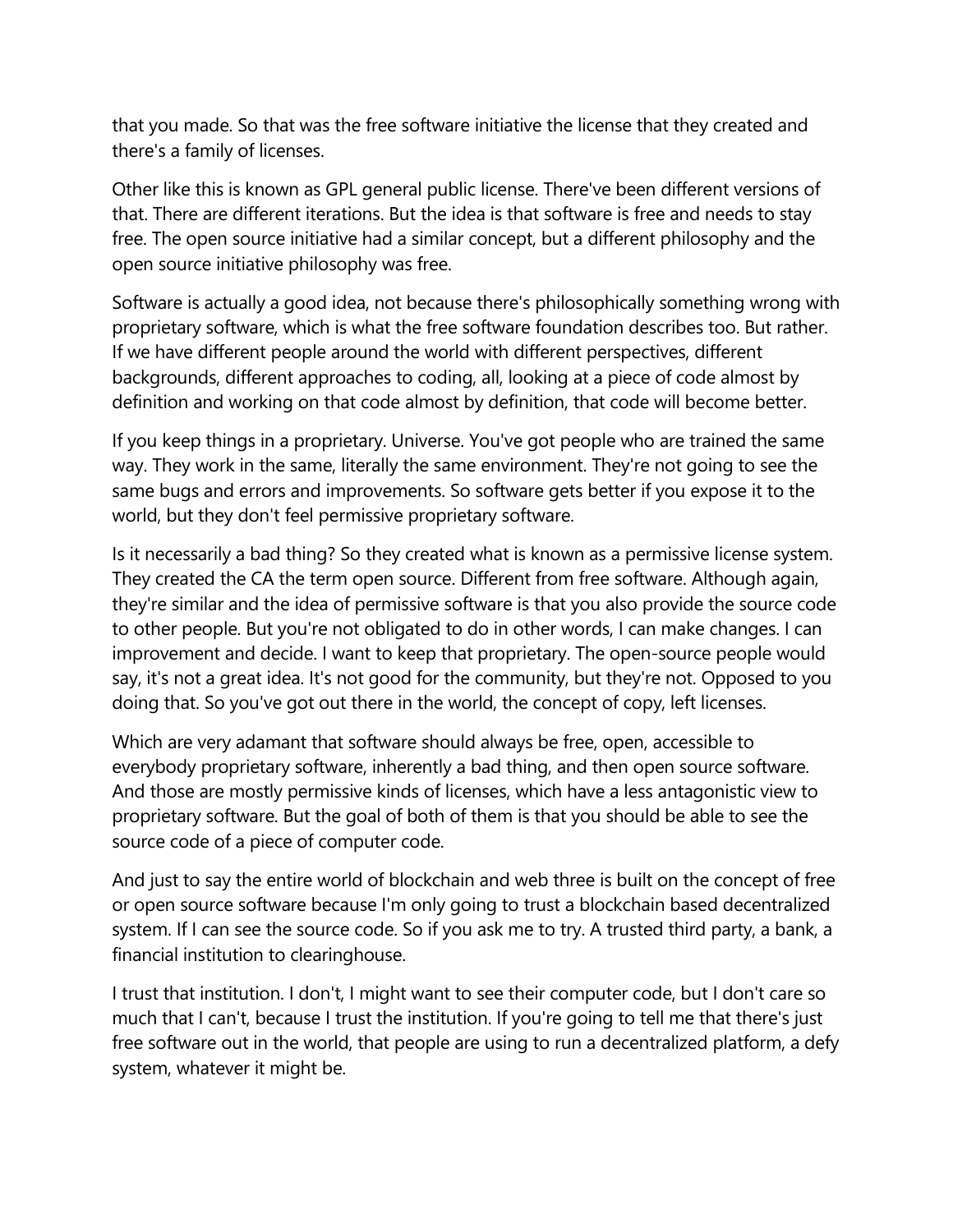I want the ability to look at the COVID. To be able to kick the tires on it and trusted before I'm going to transact on that blockchain or on that DFI platform.

**Eric:** And so how, and that relates specifically to copyright for software, how does that intersect with NFTs? So the way

**Stuart:** it intersects with NFTs is it's less, a little bit less okapi copula versus permissive license.

The way it has come up is that what some people have done when they've granted commercial rights is they have written in their own agreed. And that agreement, that terms of use that agreement allows you certain commercial rights. So maybe it allows you to do anything. Maybe it allows you to do merchandise, but not digital work.

It allows you to do anything, but create another NFT. It allows you to commercialize, but only up until a hundred thousand dollars and then you're licensed, doesn't apply, you'd have to go negotiate something, their parcel, a lot of different ways with some projects have done. I feel still the it's the distinct minority, but with some projects have done is they have done it under a creative commons license, which is a kind of open source permissive license, which basically says.

We're putting this out in the world and you can do anything you want with it. So it's a different approach towards getting to unlimited commercial usage.

**Eric:** Over the last 12 months or so I think a lot of the dialogue as to what constitutes and empathy has changed, there's been a lot more discussion is, Hey, you're just buying something that points to somewhere else.

And as a result you've also seen with the board apes yacht club and some of the other communities that have sprung out of that. Different licenses. At a high level, what would you say have been some of the major changes in the evolution of the way that people view the purchasing of an NFT?

**Stuart:** Interesting. That's a great question. So I think there are. Two components to that. One is the way that collectibles have evolved. And one is the way it just NFTs overall haven't evolved. So what I mean by that is on the collectible front. One of the things. See changes we've seen over the last year or so is the addition of providing the owners and NFT with certain commercialization rights in the work that is associated with the NFT.

But I now have certain commercial rights where historically I had no commercial rights or the right to look at the work that. Display for myself for non-commercial use to sell it. So I've got to display it to be able to sell it. So we're going to see what they're buying, but that was it that still exists in very large part, but there's definitely been a trend towards giving people the right to commercialize their NFTs in a variety of different ways.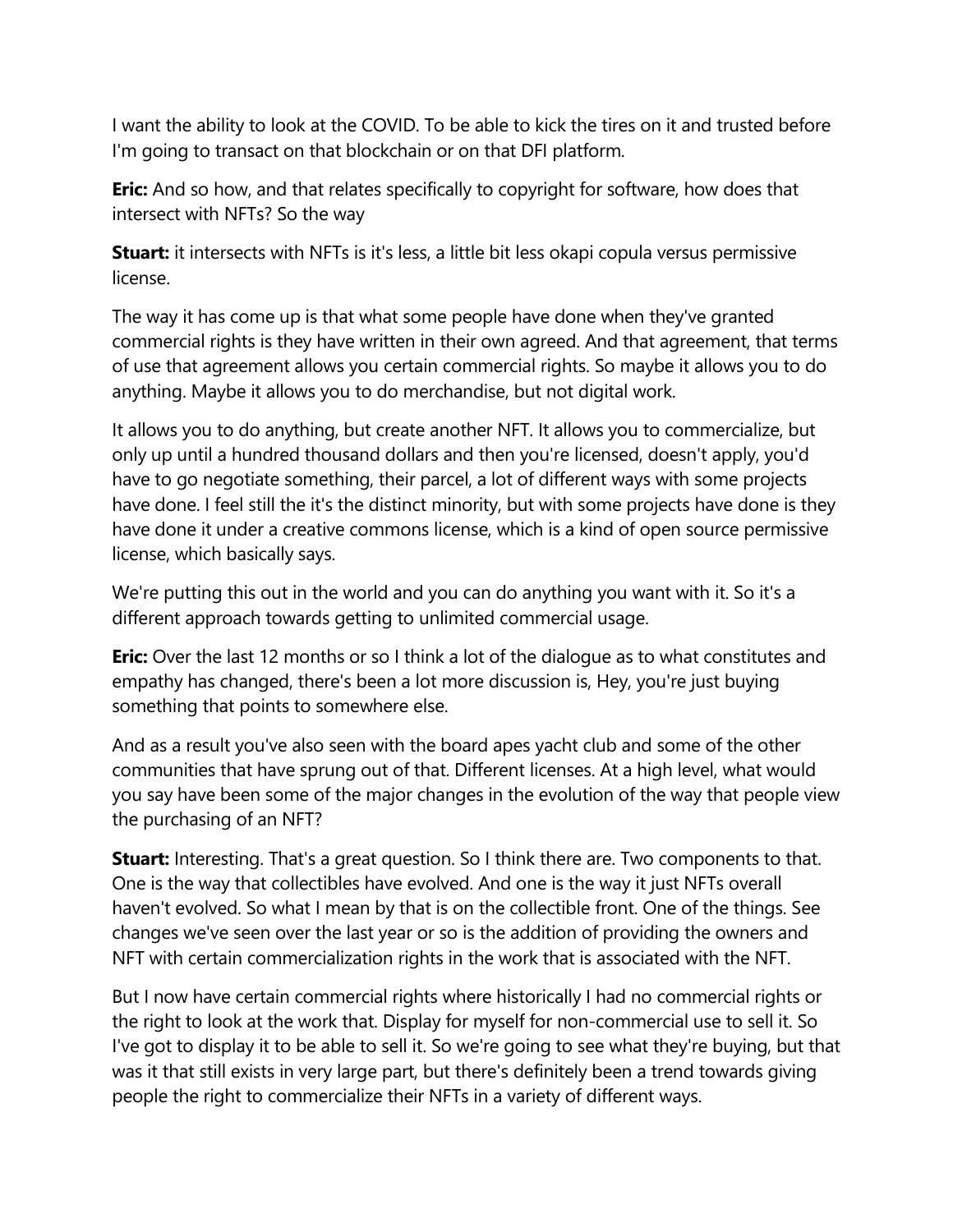So we'll talk about that a little bit. That's one big change, but the other big change is attaching a variety of different benefits. To NFTs. And that's been particularly interesting to the retailer community, because it allows them to interact and connect more with their fans their users, their consumers.

So I think we're seeing NFTs being used in many more in different ways than we saw. Late 20, 20, early, 20,

**Eric:** 21. So up until we started getting into commercial use rates, maybe the, would you say that the NFT licenses were probably more distinct from the permissive use licenses? And that may be now with some of the different utilizations of NFTs and the different rights that, that maybe there is more interesting.

**Stuart:** So I maybe see it a little bit differently. Cause again, I think there's two different concepts. One is the concept of what can I do with the digital work I have purchased the NFT of, and the other is putting out a side, what are the rights and benefits I get outside of my artwork? So it could be by this NFT.

Concert tickets, you get this kind of real world experience. You get access to a writer's room. There's a lot of different benefits that are a little bit separate apart from the right to commercialize the actual digital work with which the NFT is associated.

**Eric:** Okay. And so maybe angling back to the NFTs a little bit.

In your podcast with Laura shin, you talked about the distinction between commercial rates to the artwork versus commercial rates to use the trademarks and names. So you know where you could use the art for any purposes, but like for example, in the board apes yacht club if you bought a board apes NFT, you couldn't use the name, but you could use all the artwork or maybe you could use a derivation.

Maybe that's how some of like the The mutant apes yacht clubs started. I don't know, but maybe if you could comment on that a little bit.

**Stuart:** Sure. There are two distinct rights in this corner of the intellectual property world, there are other kinds of intellectual property protections as well, but there are two distinct rights in this area of intellectual property.

One is copyright rights, which protect works of authorship music digital art, video, art plays, computer software books, things like that. Works of authorship. Then there's a separate area of intellectual property law which is trademark law. And that protects the names and logos.

Some do some taglines of companies. And the idea of a trademark is that protects. You as the consumer by giving you a source of origin. So if I see a brand name on a on a piece of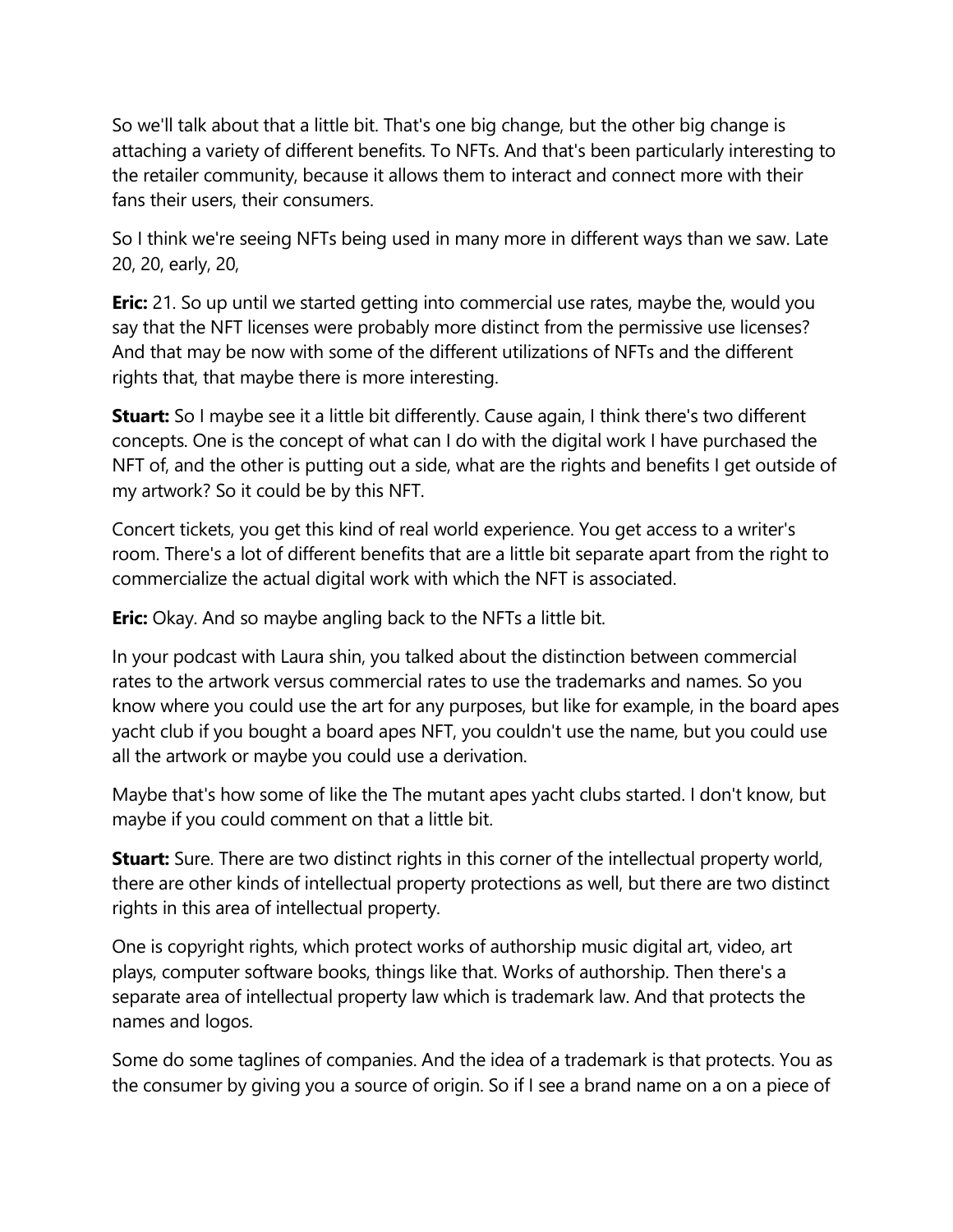on a good or service, I know the quality of that good or service. I know this company and I, have some sense of, what I'm getting.

So trademark. Protect the name or logo again, sometimes taglines have a product that designate a source of origin, like whose product or services. This copyright protects again, works with authorship. So those are two distinct rights. It's not like they come bundled together. They're two very, they're two different areas of the law.

Two different ways that you get protection. As copyright office is a trademark office. Very different. So if I give you the right to a license to use a trademark let's say of mine, that does not mean I gave you the right to use things that I have copyrighted. I just gave you the right to use my trademark.

Similarly, if I give you a license to my copyrighted works, it doesn't mean that comes along with the trademark for that work. So in a lot of cases, It doesn't so it doesn't matter so much because they're distinct. Usually if I have a trademark license from you, it's because you're giving me the license to put your logo on, t-shirts I manufacture for you or you're giving me the right to put your name on a front, a restaurant franchise I own, the copyright doesn't really come into play.

And also when you're licensing copyright works, the trademark is irrelevant. You're giving me the license to your music. Are you giving me the license? To a book and the trademark piece doesn't often enter into play and the world of NFTs, they do very often come together because there's the artwork associated with the NFT protected by copyright.

And then there's the name of the project, maybe the name of the company that issued the NFT and that's protected by trademark rights. So as an issuer of NFTs, Come to this party with two bundle of rights, I've got copyright rights of works of art. I've created by either internally. I got someone to, draw the images and I've got trademark rights in the name of my company, the name of my project.

I can, if I wanted to give you just the copyright rights. And your work that you purchased and not give you any trademark rights or I could give you both. I probably wouldn't give you a trademark rights. You're not copyright NFT world. That kind of wouldn't make sense, but I could split them up or give them to you as a package.

That's my choice. The problem, and again, I problems may be overstating it, but just the issue that's lurking out there is that for some projects they've given you the right to the copyrighted works and the right to commercialize that, but either explicitly have said, but you don't have any rights in the name.

Can't use the name or are silent on whether you have rights to use the name. So taking those one at a time, if you've explicitly told me I can't use the name of the project, that means I could use the. But I could not call it whatever the name of the project is. So if it's,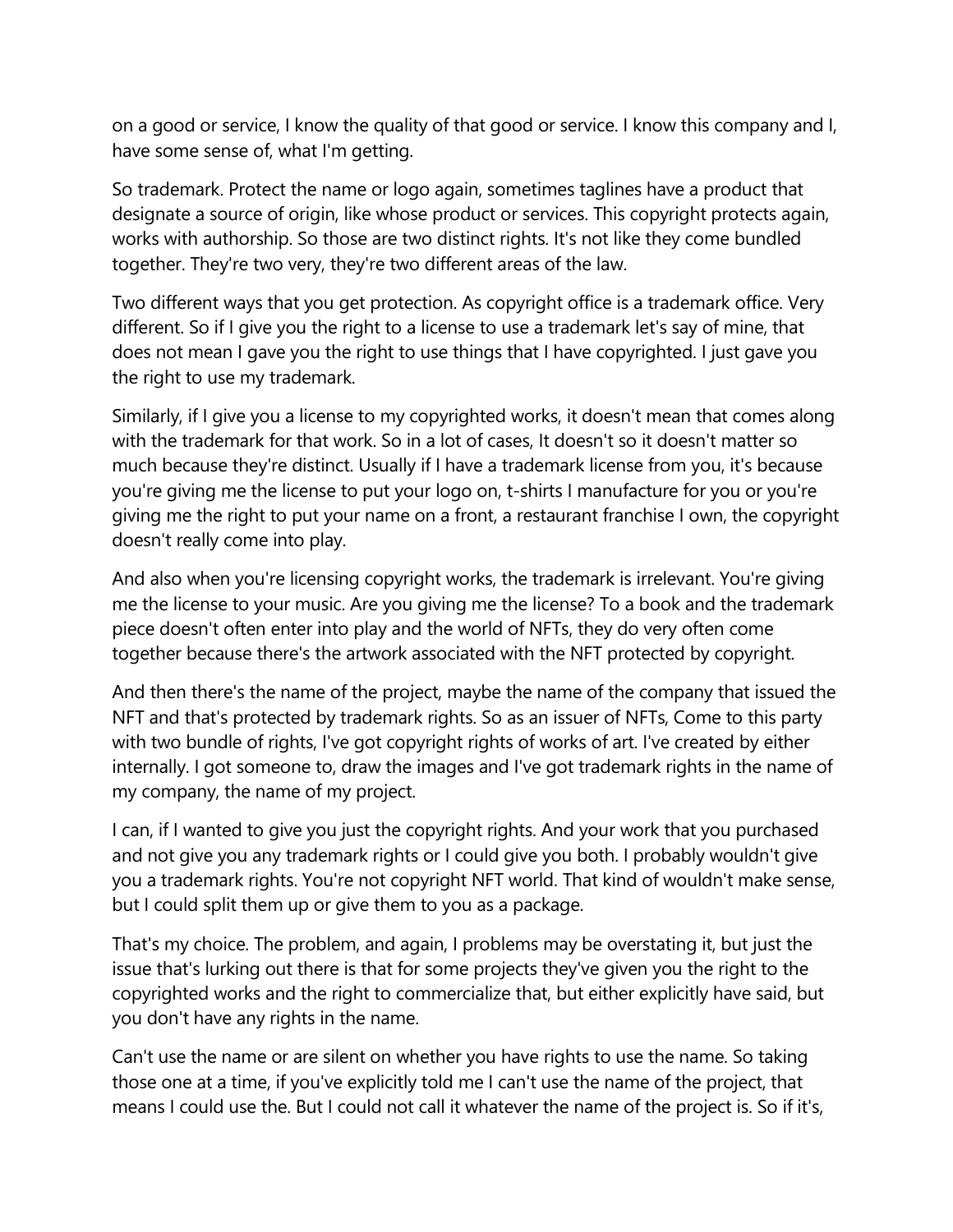stews NFTs and they're, very well known and I'm selling, digital images of something, you can use the digital image, but you can't say on the bottom of the t-shirt or on the backpack or whatever else you might be doing.

Suzanne FTEs. Cause I said you can't use my name. Just the image you have where I'm silent on. Whether I gave you the rights to Suzanne FTS, you don't have the right. Like the default always in intellectual property laws, unless I've given you the right. You don't have the right. So you could argue they were silent.

They must've meant to provide me also with the trademark rights to what I do. They just didn't grant it or they forgot to, they didn't realize they needed to. And I feel comfortable using the name also, you're doing that considerably at your own risk, maybe you're right. Maybe they meant to grant you trademark rights as well.

Like I meant to give you the right to stews NFTs. Just forgot to put in the terms and conditions, but maybe my feeling is no, Silence means you didn't get the right. You shouldn't have assumed you had those rights and therefore you did it. And it how dare you use my trademarks without permission.

So it's an area to be aware of because a lot of projects focused very much on the creative work piece and not on the name of the project piece, the trademark pieces.

**Eric:** So let's say that you post it on open seeds and I'm a I'll say I'm an unsophisticated consumer and for whatever reason either it could be on another platform where I've agreed to such terms as part of registration.

So it applies across the platform or maybe even in the context of a secondary transaction, I acquired these rights, but effectively. In a scenario where maybe as a less sophisticated consumer, I understood that I had commercial rates to the copyright, but I didn't understand the distinction or the importance of the trademark.

Now, again, from a contractual perspective, I wasn't granted the rights. The question is, whether or not That use by me of those names inadvertently, where I don't, where I can argue. And maybe this is just a defense as opposed to an actual right to use them. I don't have the right to use them.

The question is how successful are you going to be in enforcing it against me? If you can't approve, if you can't prove that I actually Even understood the scope of the license.

**Stuart:** Yeah, no I, it's a great question. You're still have a very good case as the intellectual property owner against against a user, the fact that the user might say, oh, I didn't know.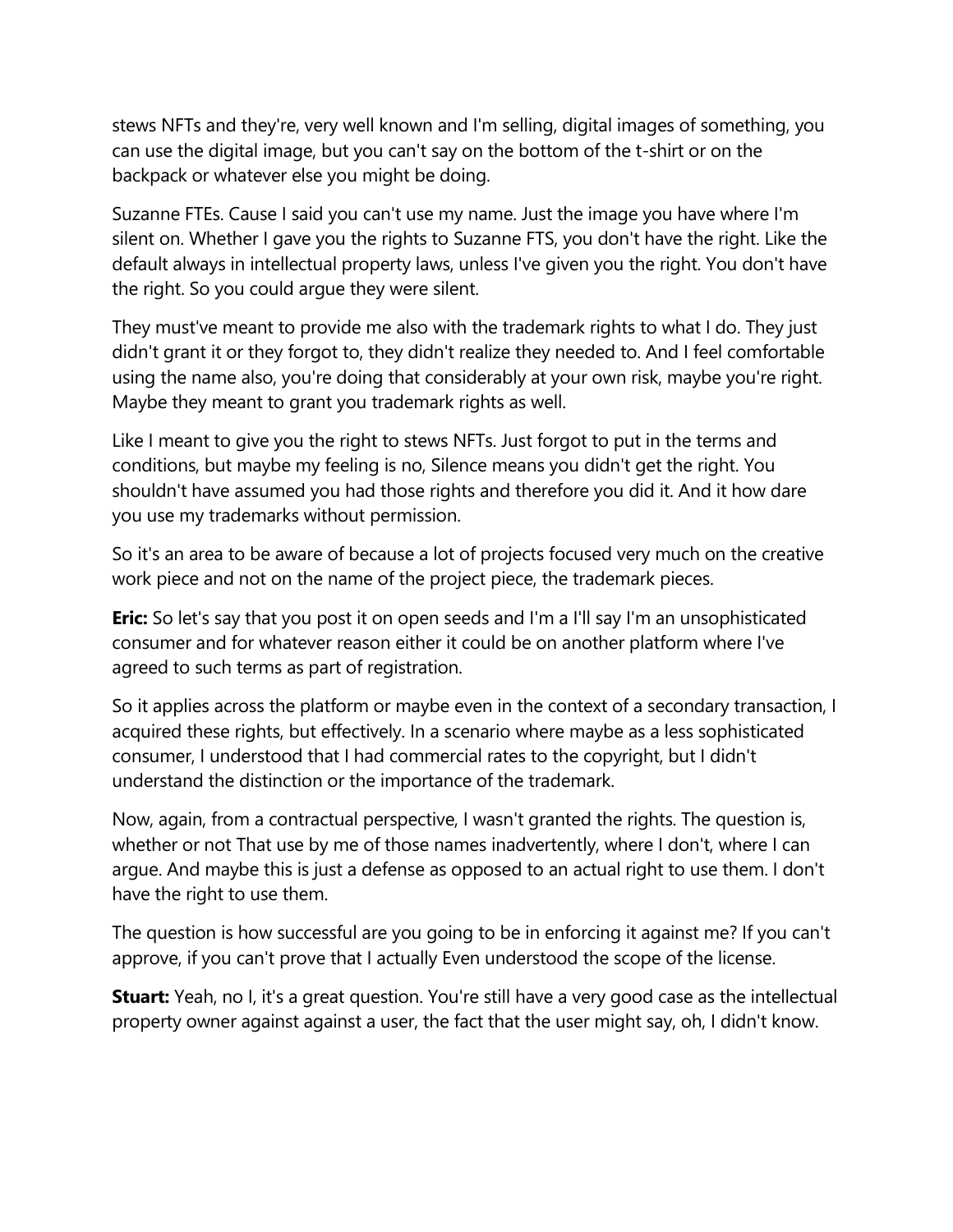Doesn't help them. Imagine, an interesting, analogy is I see something on the internet. I could, the clip art copy pasted put in a brochure and they all, now the owner of that work comes after me and sues me for using their art in my brochure, without their permission.

I have no leg to stand on as the brochure maker to say, Oh, you never told me I couldn't do this. I didn't know who, I'm not a lawyer. I didn't know. You can't use stuff out on the internet. You don't win the day with that. Ignorance is not is not a good defense.

You're you still have the same issues.

**Eric:** So I, I guess that sort of flows into one of my another point to follow up on, which is. In ensuring that the user understands what they're getting and ensuring that there is consent, particularly as it relates to commercialization rates.

What do you see as some of the challenges of not having, let's say a standardized license on the platform, allowing multiple different kinds of license, where you get a consumer who just may not be taking the time to evaluate each and every one second.

**Stuart:** So I guess there, there are a couple of issues that, that lurk out there.

So one is just a practical issue. Like you'd rather people know they can't do something, so they don't have to clean up the mess afterwards. Better. No, one's making unauthorized commercial uses of the mark of the work even innocently, because then you got to go and try to get it shut down

and you'd rather just cut that off at the past. Whether the terms and conditions get you there legally again, let's put that aside, this is a practical matter. Like you do face the reality that a lot of people don't look at terms and conditions, so you know, better to have it in an FAQ, in clear and big letters.

Just again, I'm thinking practically, just to stop people from doing what you don't want them to do. So you just can deal with that. On a, that's the sort of practical. On the legal side of things having people aware of, what they can do and can't do is really I've always seen it this way, more of a downstream issue for.

The holder of the NFT as they seek to commercialize their rights. So what I mean by that is if I own it NFT and I want to, and I believe I have commercialization rights. And now I want to go make hats with the artwork. There's a very good chance. The hat manufacturer isn't going to say, let me see your license that gives you the right to do this.

I'm saying it not so definitively, cause it's not a hundred percent that won't happen. In fact, it's interesting. We were just talking in our group about about a, I think it was actually a hat manufacturer. We're here in New York. And if you came to them and said, Hey, I want to make NYU hats, New York University.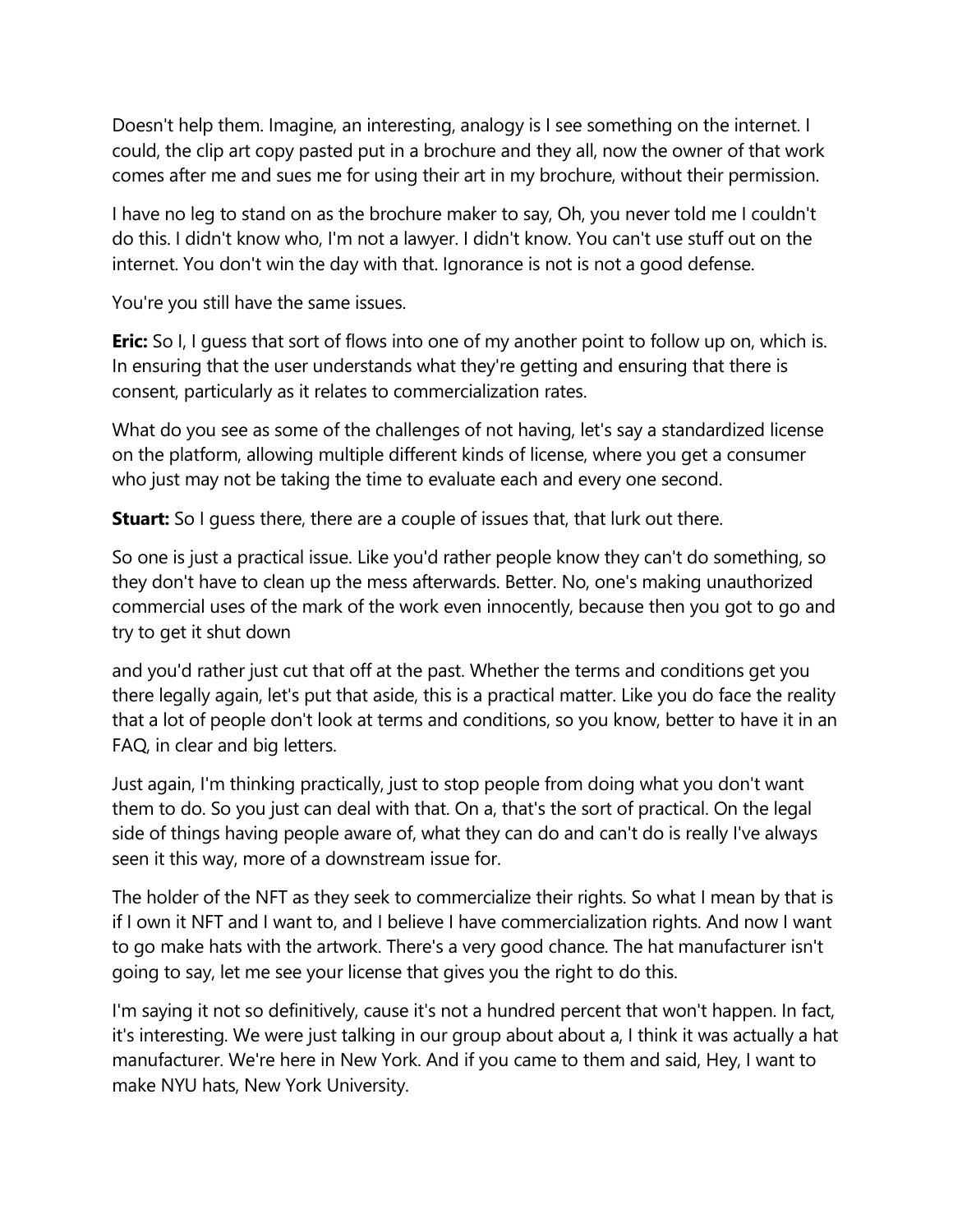I want to make NYU. They won't do it because they assume you don't have the license to that. They don't want to get in trouble with NYU. And I wouldn't assume that just because you go to a manufacturer, they're going to say, sure, we'll make whatever you want us to make. There's a chance.

They'll say, show me, you have the rights for me to make this hat for you before I make this hat. But putting that kind of area side, if you really have a vision to do something that's high value, high quality you're going to do, create some animated content. You're going to do what video you're gonna do.

Something like that. There's a really good chance that anyone you're going to be dealing with in a lot of industries, they clear rights, meaning they say before we do this, where are your rights coming from? And if you show up and say I have the commercial rights to this because I bought this NFT on a platform.

They're going to say where is the grant of rights to you that allow you to make this animated series using your character? And if you can say you can't show them sort of the chain. Here's the rights granted to me, here's where I clicked on them to agree to, an agreement that gave me those rights.

There's a reasonable chance there. That's not going to be good enough for them. Like they, they take rights clearances very seriously. And for you to say, yeah, I never clicked on anything, but there's an FAQ out there. Were they on discord? They said you can use the rights. It might be okay for you, but it might not be okay for a lot of players in industries where you might want to exploit your commercial use.

Because again, they won't be able to clear the rights to their satisfaction.

**Eric:** And so with regards to the grant of commercial rights and maybe taking it back to board apes, yacht club cause we're there word those commercialization rights. Is the reason that they granted it on every single NF T that they sold was simply to simplify the process for the five to 10% that would desire to commercialize those rates.

Or was there any benefit at all to the vast majority of Bored Apes Yacht Club purchasers to acquire commercial rights as well. Yeah.

**Stuart:** So I thought, it's not so much a legal question as it is like a real world practical question. And it's not yet clear. I think the jury is still out a little bit on this.

Like we've seen w we've heard from your clients of ours who have an Ft projects that the commercial rights piece. Is something the community, has demanded now in a lot of projects, the community and air quotes is a very, and very loudly vocal percentage of your overall community.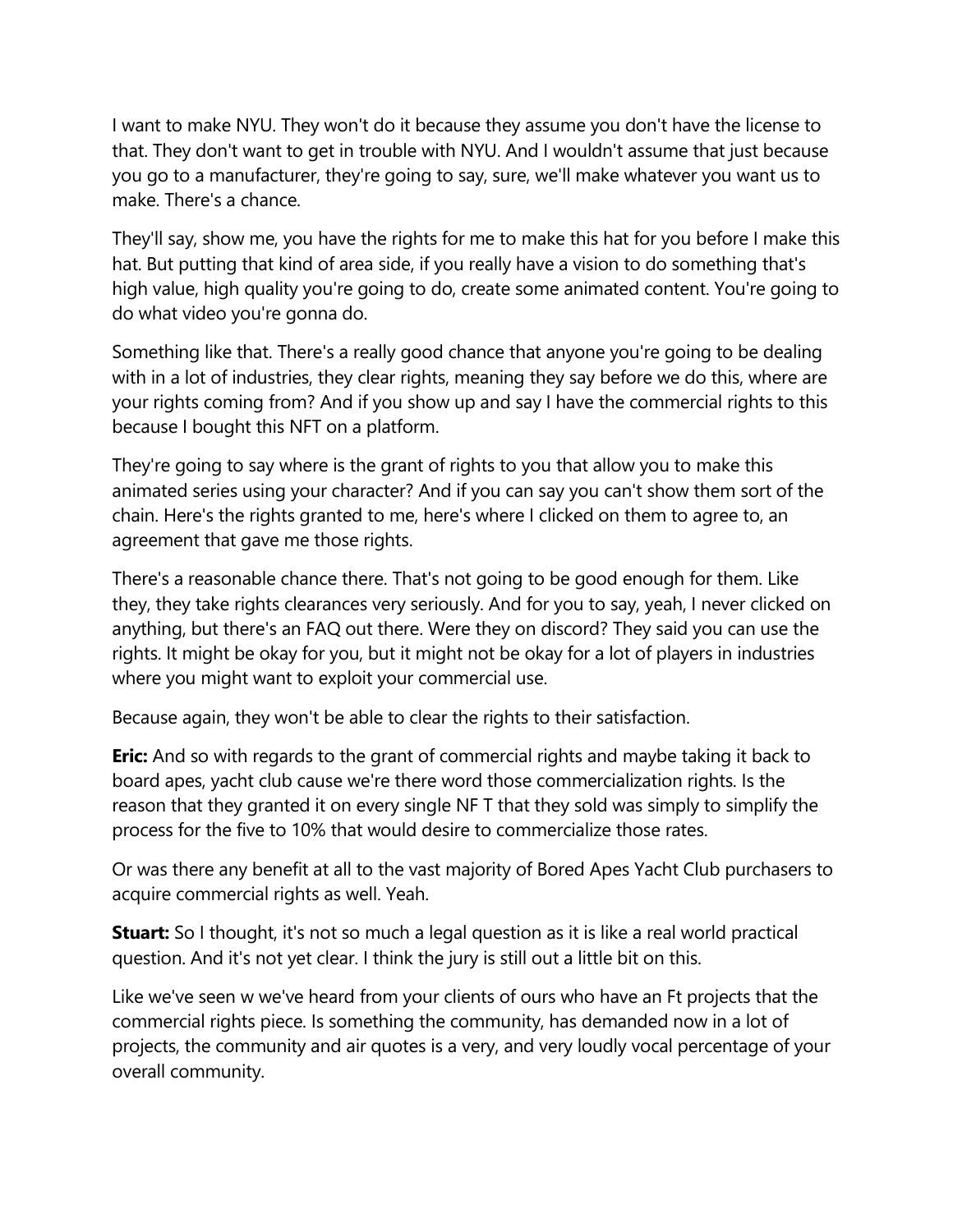And they feel like you have to give us commercial rights as a community based project. We're all in this together. How dare you not give us commercial rights? So ready? The percentage of people who even care about it is a fraction of the entire community to your really good point. A lot of people don't care about it.

A lot of people are like, look, I bought this because it's cool. It's fun. I'm flexing, whatever reason people buy it from. But like I have a day job. I'm not going to start a t-shirt company or, make t-shirts and try to sell them. So you've got, again, a percentage of the whole who care

And then as I said, on a bunch of our projects, they found that they've granted rights. And then the number of people actually are taking advantage of that is like a fraction of the fraction. So you're exactly right. And again, we're in the early stages, so maybe it evolves over time. But I think when the early stages of people actually taking advantage of that, because that's a lot harder to create a business, I'm using an image.

And then it might sound, it's one thing. Oh, it's cool. I'm going to put it on a few hats for my friends. And it's another thing to try to really create a commercial enterprise. And again, I think people realize that pretty quickly, so I'm not fully dismissive of it because like with everything in this space, we're at the very earliest stages.

But I think for now, you're not seeing that much commercialization. Th at this time,

**Eric:** And then w you also touched on something with regards to how the licenses passed from owner to owner. I know that was a subject of your paper, not even getting into cause I your paper makes some important distinction between actual affirmative click through versus browse through different ways of trying to ensure that there's consent in many ways.

A lot of these issues are very similar to the ones that underlie the e-sign act, and issues that we've been dealing with across like all contracts. Just how do you ensure that there's actual consent, but from a purely practical perspective what things have you actually seen in the market that accomplished particularly well, a fluid process for getting that ascent?

Not just at the initial. Primary offering of it, but like these secondary sales that then flow

**Stuart:** through. Yeah. So let me flush out a little bit more the first point you made and then talk about the one solution I think, exists today. That works and it's a suboptimal one.

So when when the digital world developed in web twos or e-commerce world, so one of the questions was. Can we people agree to terms and conditions on a website and is that binding right? Before. That concept didn't even exist. You had to actually sign something, with a wet ink signature.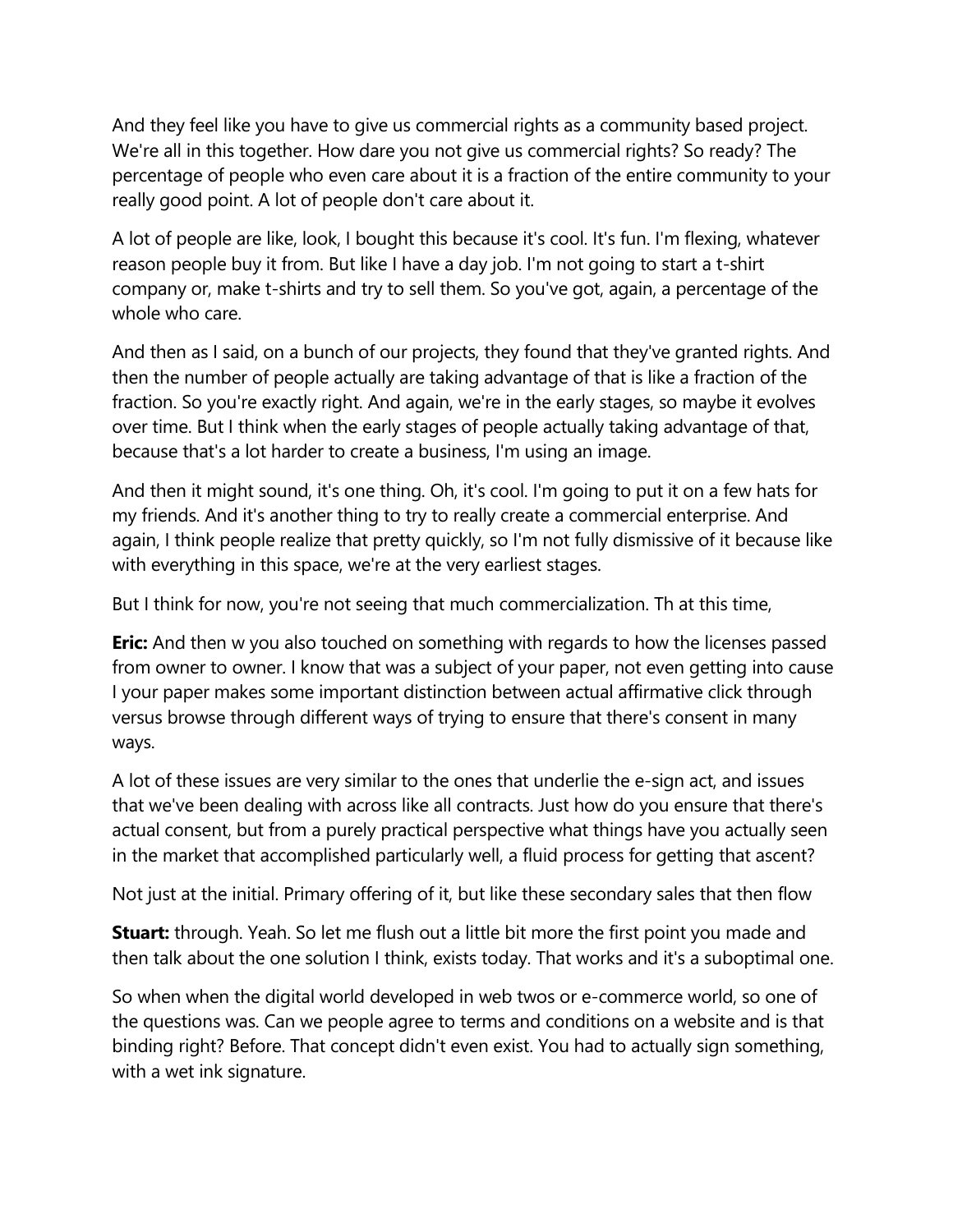And so once websites started proliferating, there were terms and conditions. How do you get someone, what's the equivalent of signing an agreement online. And there's, as you can imagine, a lot of different ways to do that. And as a result, a lot of different court cases about what's enforceable and what's not, and generally the way the courts have come out pretty consistently.

I think the line is pretty clear. Is that if I have am I, if I'm presented with an agreement and I've got to scroll through all the terms and then click, I agree. At the bottom, I have agreed to the terms, if that's the equivalent of signing something, I've agreed to the terms that sort of the gold standard.

And putting aside the fact that seriously is anyone reading them. People are scrolling through them as quickly as they can. It doesn't matter. I was presented with all the terms I clicked. I agreed a close second to that is I don't have to, I don't have to scroll through the terms to get to the I agree button, but it says by using our website, you agree to our terms and conditions, with.

Click here to say you agree. And I have to click on that to keep going. Courts have said that's like signing. It, then there's then a a big difference between that and what are known as browse wrap agreements, which is I never did click on anything buried at the bottom of the page. As we all know, you can scroll to the bottom.

Sometimes you have to scroll and scroll to get to the bottom of this. There is, about our products and services. There's a whole bunch of other links, but one of them is, privacy policy terms and conditions. But for me going to find them, I would have never even seen them.

No one ever made me click on anything. Courts have generally said that those are not enforceable contract. For the understandable reason that how could you have bound someone to something where they might not have even known this existed and might have never even, read it or agreed to it.

So that brings us to the world of NFTs. So in terms of what's a solution that works so. And NFTs have two lives. They have the life of the initial sale, usually very much controlled and curated by the issuer on a website, a platform, and then, out into the world, secondary sales.

So for the initial sale it, the same thing applies is if you're on any website, which is you want the initial purchaser to click on, I agree to the terms and conditions. You don't want to bear your terms and conditions on the bottom, but assuming you've done the sort of the click rap version of that.

You've now gotten that initial purchaser to agree to the terms and conditions. But as that NFT moves from wallet to wallet from platform to platform where, anyone where's the next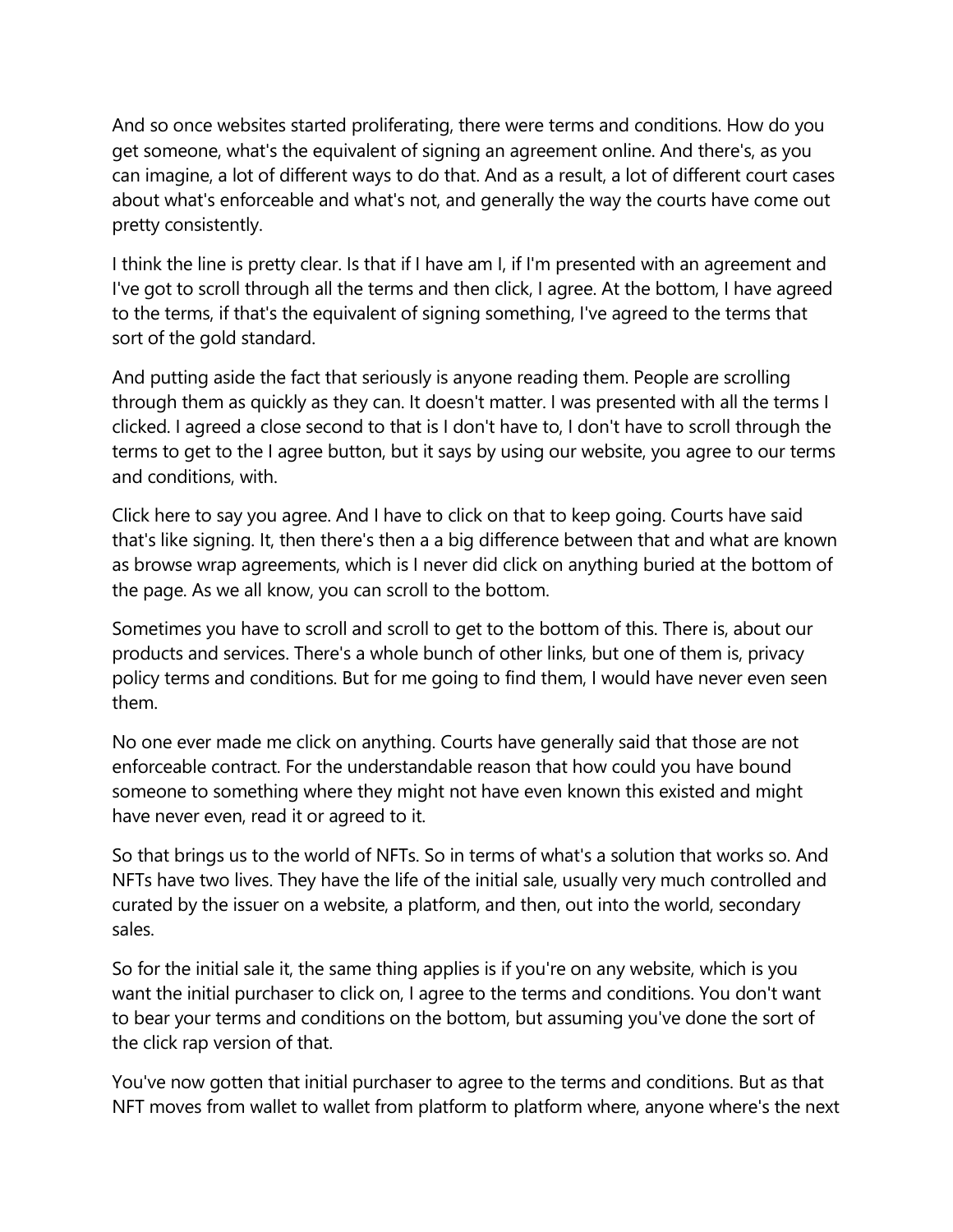guy clicking on I agree to the terms and conditions, or didn't even seen the terms and conditions, and that's not always so clear at all the one solution, as I said, and I am the first to concede that it's suboptimal.

If you're looking at it through the lens of a decentralized. Fully fluid web three ethos is, you know what I've been calling. It dates back to the early e-commerce days of a walled garden, which is that I can't move my NFT out of the platform. If I want to sell it, I sell it within the platform.

I want to buy. I've got to go to the platform to buy and you can't move the NST off, off platform, but everyone who's on the platform had to click. I agree. To access and NFT to register for the platform to access whatever it is. So you now, as the issuer know that everyone who is going to hold an access, that NFT has agreed to your terms and conditions, because that's the only way to get access to the platform.

Once you get past that and you allow the NFT to travel away from the platform there really is not yet today, any solid solution that works. Universally that addresses the issue of I'm now the 17th purchaser. Where did I even know that these terms or conditions existed? Did I see them that I have to click on?

I agree. Again, as I said, there's, you could do one off solutions, but nothing yet today that works university.

**Eric:** I've heard, I've heard the can I haven't seen it in practice too much, this notion of whether it's disclosures or other things as well, just having another NFT attached to the NFT that you're purchasing and that NFT would include the terms or disclosures, for whatever it is

It would be obvious that you're picking up two NFTs, whether that means you consented completely different story.

**Stuart:** Yeah no. I think that's right. There is a technology solution to be had here. But the other thing that, universal adoption, but for sure, almost any NFT you buy today does not have that.

So the idea would be that the only way I could see the NFT would be there as an NFT legal terms that sort of travels with it and its programs such as. I have to connect my wilds to the first NFT, to the terms and conditions. I can only get past that if I clicked. I agree. And then I can access or see the NFT that's repurchased.

There are ways to do it technologically, but in terms of universal adoption we're not there yet. And I think it would need to be some, you think about it after a, be an open source solution. But you would have, you'd probably need something for every different platform because it wouldn't be cross-platform or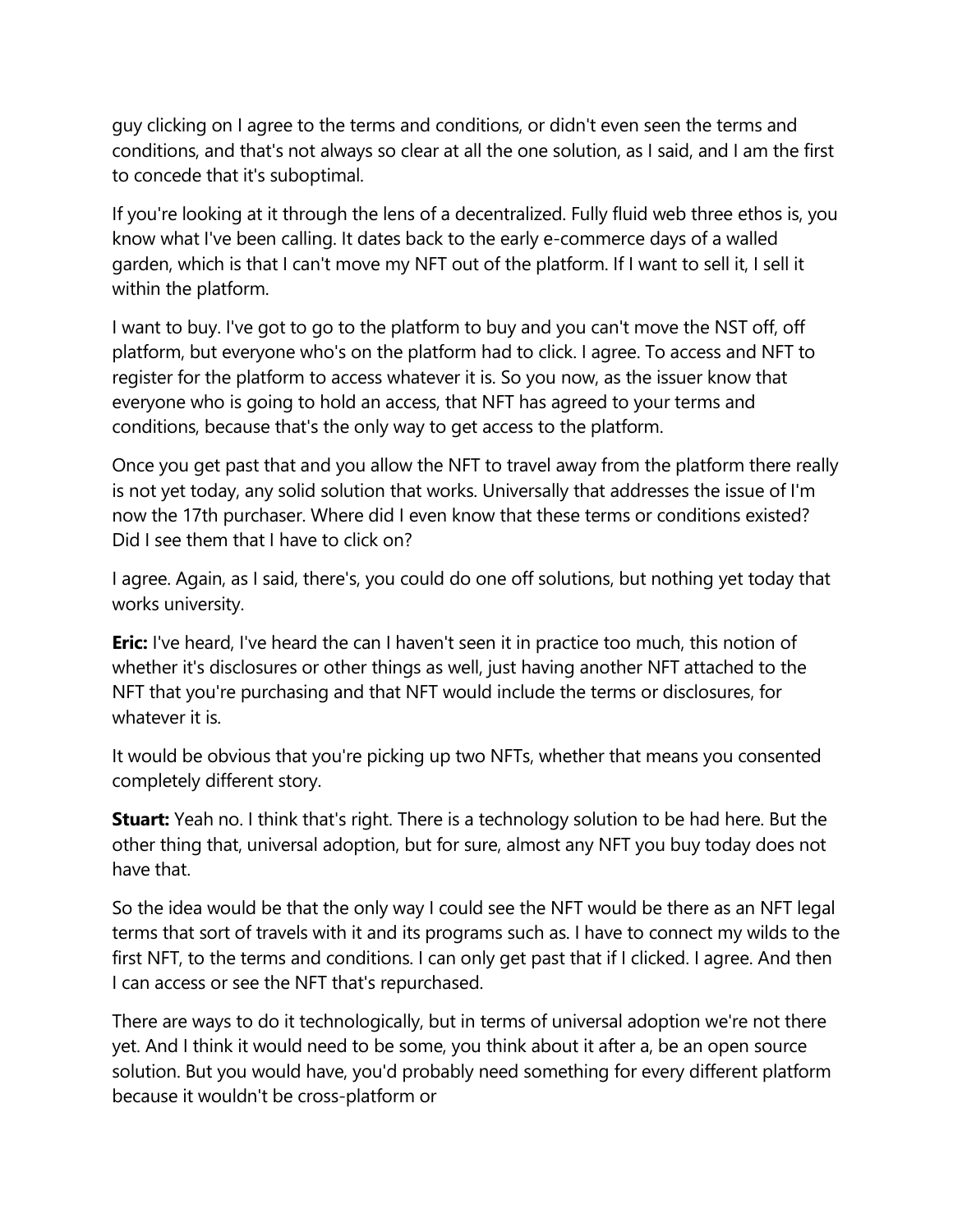**Eric:** you're not the beach.

You'd have to be in a T

**Stuart:** specific. Yeah. Maybe NFC specific. So again, I think there are ways to get there. But it's not around the corner. I think as we sit here and, may 20, 22, I think it's a little ways off till we've got some solution that, that really works. I just, add one point to that because listeners might think, okay, but commercial terms, whatever they want you to have the commercial terms, how important is it that you agree to them?

But think of, the magic is the terms and conditions have important limitations. This NFT comes with a really cool benefit. But if you'd read the initial terms and conditions, you find out, only available if you're over 21 or 21, and over, only available to residents, the continental United States are only available to residents of New York.

Yeah. There could be a whole bunch of terms and conditions in there. I bought, I buy the NFT because I really want the cool benefits it comes with. And then I go to claim the benefit. And the issuer says no, it's only 21 and over, and only if you live in these states are only four people, you are alumni of this school, whatever it is.

And now I'm out of luck because I never even saw those terms. I didn't know there were limits on what I can get and that's, I think a real, a risk issue to the ecosystem generally that we need to solve.

**Eric:** And getting to like where you're trying to transfer commercial rates is an open platform, like a wearable, like an open seas less something that a, someone who's looking to commercialize that NFT.

Maybe it's not as well suited to them, meaning versus a curated one, because if they want to either acquire it or they want to commercialize it, they probably want to deal with a more sophisticated community where and maybe where they. Greater ability to enforce their rights against them as well, which they could achieve in a walled garden, maybe less so in a curated platform.

And then maybe even less, I was still in an open platform or do you not see it that way? Yeah, I

**Stuart:** don't, I don't know if I would divide. It seems to me. I don't know if I would divide the world that way. I really think it's between. The locked down walled garden and FTS are only available for purchase and sale.

These kinds of entities are only available purchasing sale right here versus open platforms. The fact whether the curated, not curated, the kind of community they're drawing in I don't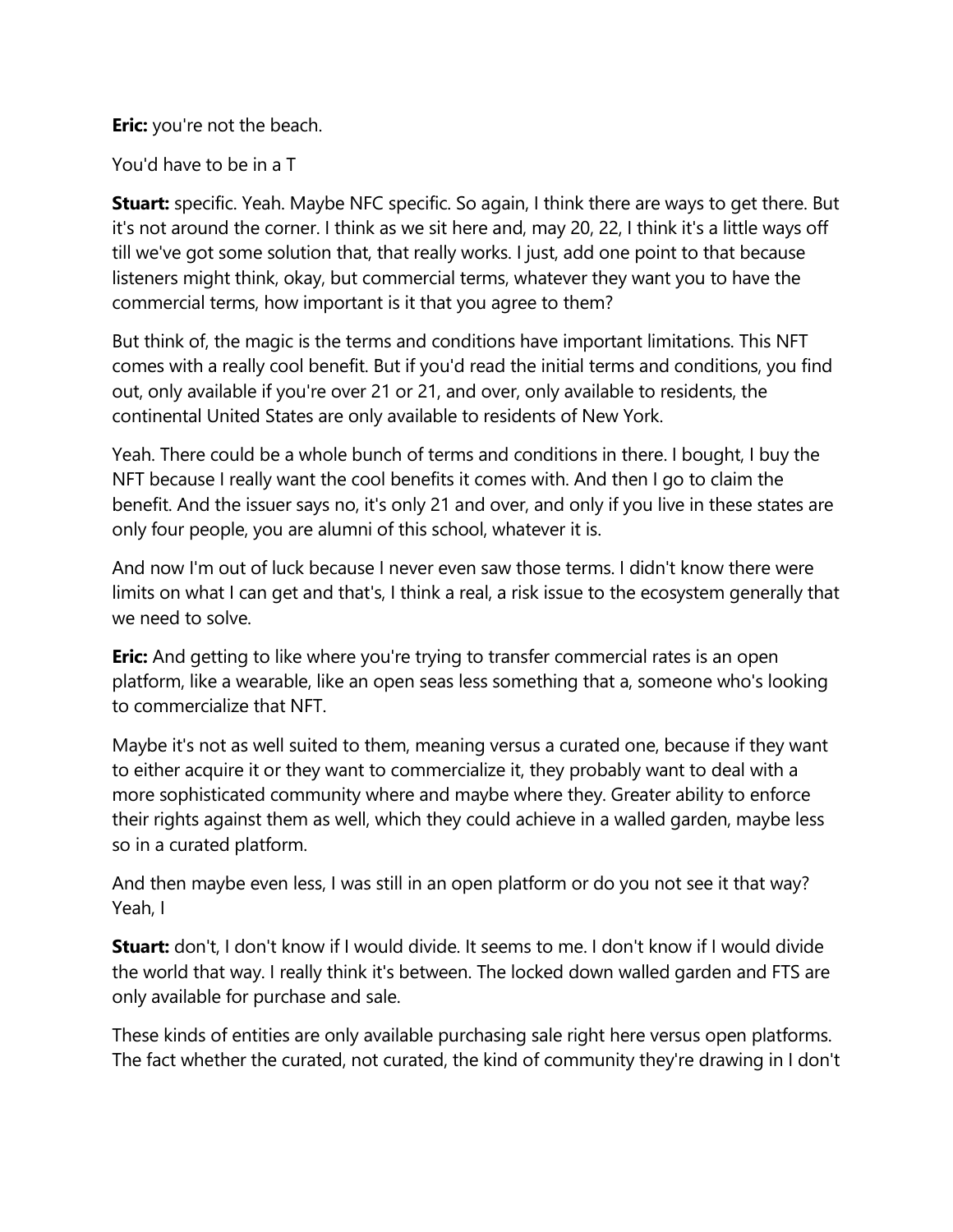think really moves the needle either much or at all. It's really either, it's either closed or it's open, closed, you can control.

He has a lot of benefits to that, but a lot of negatives to that. And then, what your perspective is and open platforms benefits there, but then, some downside risk as well.

**Eric:** And then with regards to the wall garden versus the open platform, would you say the same is true also for collection of royalties?

I know certain platforms have actually, they have agreements where they'll observe. A royalty collection on secondary sales, has it moves across platforms, but obviously if you sell it off of that I'll call it a, what a different kind of old garden. If you sell it out of that group, then there's really no way to enforce it.

Yeah,

**Stuart:** no, I think that's exactly right. People are often surprised, so they will say. The biggest surprises people have in the NFT space. I think the royalty one is, high on the list, which is for all the talk about automated royalties and micro payments and all of that, royalties are not as technologically I was so I would say advanced, I don't know if that's really fair word, but may technologically adopted as people think they are.

It's still a lot of still done manually or in a semi-automated fashion. And you're exactly right that, the royalty thing once you're not in a walled garden is a little bit at risk. If you get, when you're in a walled garden, you have the benefit, again, the downsides with the benefit that.

You never have to worry about the royalty piece because there's no way someone could sell it without you getting a royalty because someone's got to sell it within your ecosystem and your ecosystem takes the royalty pain.

**Eric:** You think that there is any kind of movement based on what you've seen towards projects wanting to do walled gardens, like thinking how do I create a vibrant ecosystem, like open seas or referable, but do it all within a walled garden?

**Stuart:** Yeah, it's a great question. I think that's one of the key tension points in the world of NFTs today, which is there is a tension. Th that's not resolvable, cause it's it's, both sides have good arguments between we like a walled garden. We can control our intellectual property.

We control how people use it. We can make sure they sign up to our terms and conditions. We can lock in the royalties for sure. All benefits versus people saying, but when you're talking about, that's just creating centralized systems that this whole idea behind NFTs is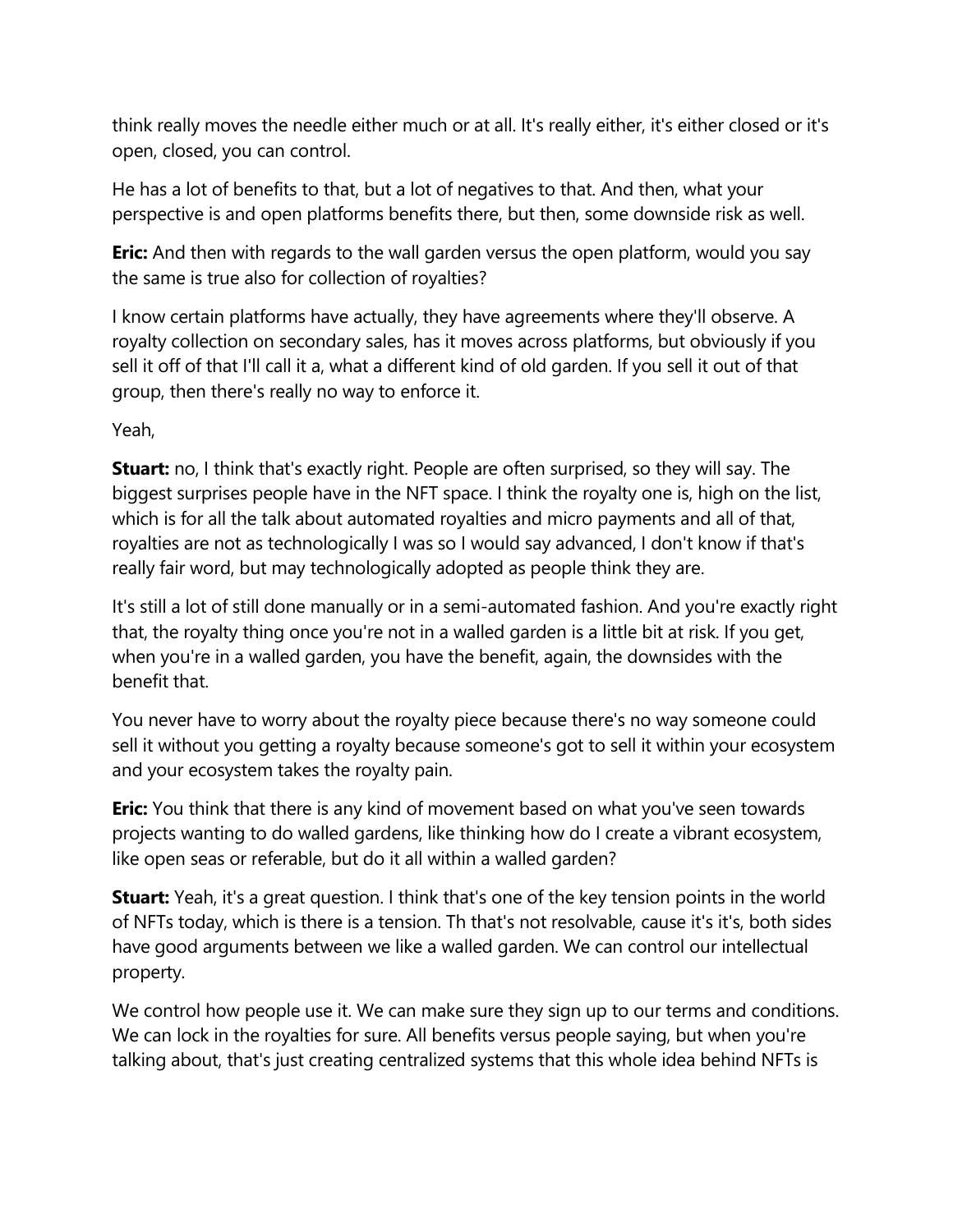designed to Disintermediate and work around and we don't need, we don't need a blockchain if you're going a great world garden environments and both sides are right.

There's no there's no easy way to, to marry those two. As I said, they both have. Strong benefits and they stop, they both have some strong disadvantages depending on what your perspective is. And I think it's going to take some time till that tension figures its way up.

**Eric:** And shifting gears to maybe we're wall gardened and difference between curation and open platforms might also come to bear is the DCMA.

## **Stuart:** DMCA

**Eric:** I saw you're right. I'm sorry. I what is it dyslexic or Lexic anyway, DMCA. Do you want to maybe introduce that concept and how it relates to entities?

**Stuart:** Yeah, of course. Glad to do. As platforms evolved as web to develop one of the concerns, very legitimately that platform providers had was great benefit to offering users, the ability to post their own content UGC user generated content. That's a great thing for platforms. That's what the internet was designed for.

But, let's be honest. Some percentage of those people are going to be posting content that they don't have the rights to either they didn't know any better or they definitely know better, but could care less. And they're posting infringing content. So the concern of platform providers was I can't offer a platform if I'm going to be liable every time someone does.

Because the platform's going to grind to a halt. Every time someone posts something. I said, okay, wait a second. Let me look at the content. Let me see if it's a clip from last night's NBA game, figure out, wait, how do you have rights to post a clip from last night's NBA game? It took more than a nanosecond to do that, fly from grinds to halt.

So the digital millennium copyright act recognizes that and says, if you are. Just a vanilla platform provider, meaning I provide this technology platform and you can post any content you want. I don't have to vet it in advance. I'm not liable for your copyright infringement if I provide a mechanism so that in my example, the NBA's shows up at my door.

And says, Hey, this guy posted clips from last night's games has no right to do so I take it down. The way it works a little bit technically is I have the obligation and I'm allowed to go back to the initial poster and say, "Hey, I took down your content because the NBA has showed up at my door and said, you have no rights to this content.""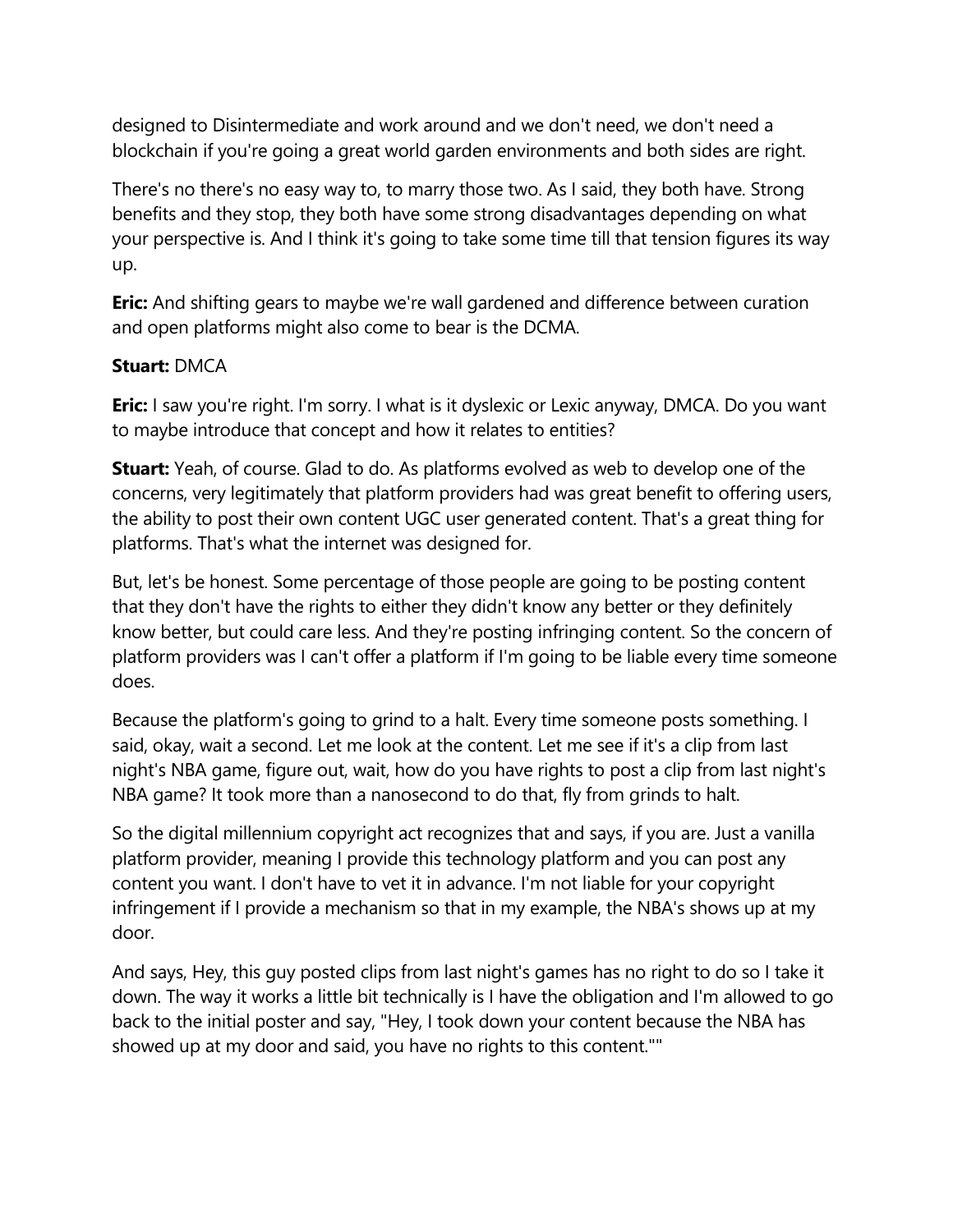I have to give the poster of the opportunity to say. What are you talking about? I'm not just some guy in the street. I have a license from the NBA to do this. Here's my license," I can say, okay. Yeah, the NBA made a mistake. I'm putting it back up. In both cases, needless to say that doesn't happen.

Usually the poster didn't have any rights and the work stays down. If I implement that as a process, I'm not liable for the infringing content of what people posted to my plan. That's the digital millennium copyright act. That's the way something like YouTube operates. So YouTube. Might end up having infringing content all the time.

But as long as they take down the content, when a copyright holder a music label, a movie company, a sports league, wherever it might be shows up at their door and says, there's infringing content, you need to take it down. How does that translate to the NFT space? Is that if all I have is a platform on which people can post things for sale, I'm not liable as.

The NFT platform for someone's infringing work that got posted. If just like in the case of YouTube, I take down the work when some one shows up and says, that's mine, not theirs. They couldn't post that. And, go back to the neutral poster and say, Hey, we took down your work. This person showed up, or this group entity company showed up league and said, you had no rights to it.

We'll give you one more chance to prove, you do have rights, but if not it staying. That's how I can insulate myself from liability. And that's how the BMCA applies to the world of managing.

**Eric:** So in your article, you noted that on open seas in January of 2022 they had indicated that 80% of free mintss, which is a form of NFT where you don't pay for the gas fees when you create it, you just pay for it when it's purchased.

Or I guess the purchaser pays the gas fees. They admitted that 80% of them were plagiarized or fake collections of those free mints's that's a pretty strong argument against buying free mints's, but I guess if you're, if you don't care and it slips past the goalie, it works for the, for the purchaser, although it's feeding an infringer.

## **Stuart:** Right.

It's a little bit of the tension between, it's a good service to have, and the reality is, The village is actors are going to take advantage of it. My feeling is that unfortunately, and, rights holders have found this, for time and memorial, malicious actors always find a way.

I don't look at that. As like the one issue, I think even if you took that away, malicious actors would find some other way if they want to sell infringing works and they'll sell infringing works. We've had some clients say, look with any new technology. There's a whole wave of new types of infringement and NFTs are unfortunately, different.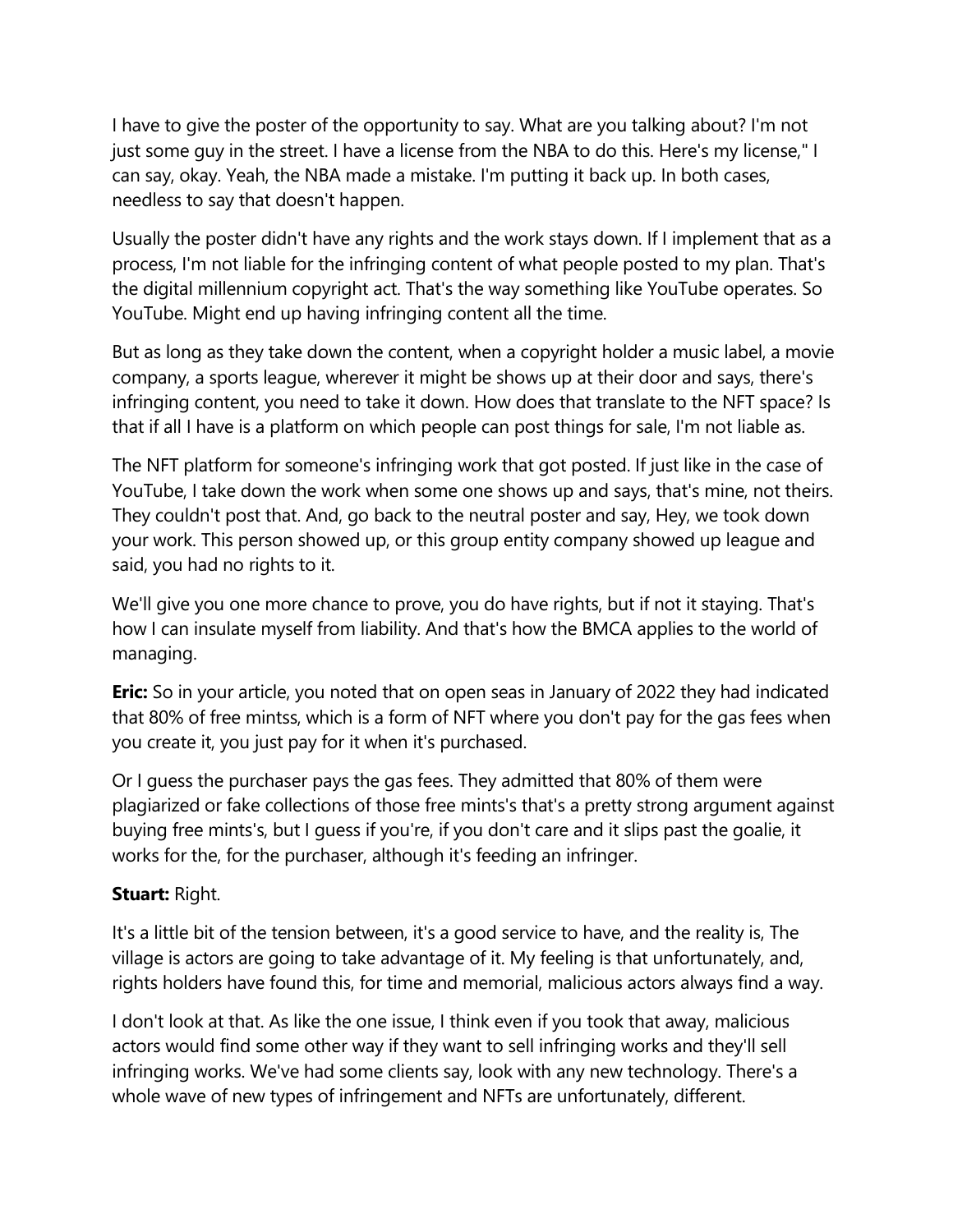And as every new technology evolves they confront the same.

**Eric:** And so if you're a platform provider, w how far do you have to go when you get a, take-down notice to, to pursue like the resale of that NSC? I guess first to the purchaser who is operating on your platform, or even.

The purchaser or the resale by that purchaser. Yeah.

**Stuart:** You don't have to go from a DMC perspective again, because if I'm fumbling, in my entity and I want in, so my insulate, my company from liability, my obligation is to take it down from my platform. And if I've done that I'm done, I don't have an obligation.

The sort of conventional thinking is I don't have an obligation to now go police other, other places that might be purchaser resource. Like I have taken down from my platform. I took it down from my platform and my obligation. It was

**Eric:** done. The entity is really just a pointer then what is, so that, what is the DMCA takedown?

Really accomplish, if the infringer can just create another NFT and post it again.

**Stuart:** Yeah. Like I said, this is, the exact issue of the infringers will always find a way. It could be a problem. So I post something infringing to open, see open, he takes it down. Can't see it on open sea anymore.

I now go and do a different platform. Do the same thing again, copyright holder now gets taken now from that platform. I change it a little bit. Go back to open and post it again. It's an issue for. For companies, but it's not unique to the NFT space. It's the issue that companies have policing things on.

Nope. On on something like YouTube. There are bad actors out there. They'll keep coming back and they'll go to a different platform and they'll do it again and again. So you know, it helps because you get to take him down, but rights holders would be the first to admit it's not uh, there's a reason they have entire enforcement departments that big, big rights holders because they're, busy.

**Eric:** So I know you have a bit of a deadline, but I'm going to ask you one last question before I let you go, which is Solutions. What evolution have you seen in the way that this is being managed by companies?

This is probably there a new technologies, new capabilities, new ideas out there that are being implemented to prevent these sort of serial infringements to do a better job of tracking them. I know social listening obviously is like one of them, but have you seen anything that's particularly got on your interest?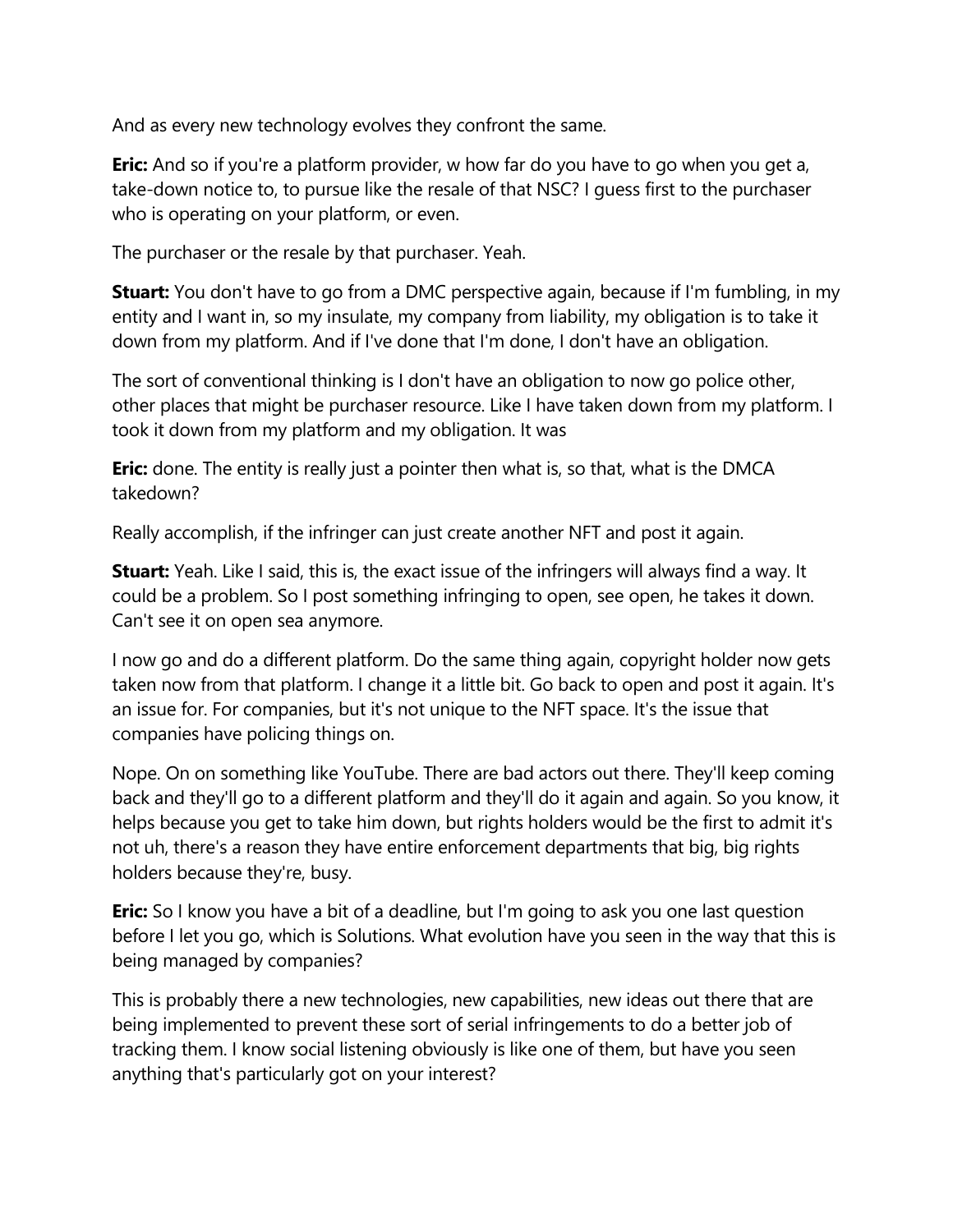**Stuart:** Not particularly, one, one interesting kind of technology that's out there, which is not unique to the NFT space. I think it's particularly useful in the NFT world is one of the problems with technology that finds infringing works is it's looking for, at the end of the day, right?

It's just, a series of, of pixels and digital pixels. Is, it can detect that work. Maybe it's programmed to detect slight modifications that work. But again, as I said, infringers are crafty and, they always find a way, an infringer might beat that system by changing the work pretty dramatically at the pixel level, but not enough that you're the naked, I would say.

So it looks the same to me, but under the pixel level, they've, Change, some colleagues they've done things so that it's a very different work at a pixel level. You and I would never see that it's different. And now you run this infringement program and it misses it because it looks different. It doesn't look like the same work there's technology out there to try to solve for that's being developed.

There's definitely an issue of is. Too much, like where's the right caliber that I think they're struggling with a little bit. But that's that's something I see being an interesting an interesting kind of technology out there to try to address this issue of serious.

Infringement.

**Eric:** Sure. There's a lot to come on that as well. I think

**Stuart:** that's right. I think that's right.

**Eric:** Stuart, thanks so much for your time today, I guess maybe before I let you go, is there anything that you think that maybe we should have covered? That's consistent with what we talked about that we've missed?

**Stuart:** Oh good question. What are the big issues that has existed in copyright law for some time is I'm not an infringing. If I take your work and I transform it into something else, it was going to as a transformative work where that line is like, how much do I have to do to take your work and transform it into something else?

Or have I taken your work and made some changes, but it's the same work is an issue that a lot of courts have struggled with. And the Supreme court recently took up the case involving an Andy Warhol. And it'll be sometime for winds its way through the Supreme court, and there's a decision, but we'll maybe provide some clarity into the transformative work area.

Three is relevant to NFTs. There's a lot of NFTs. Rifts on existing works that are out there. And I think there's going to be a bunch of litigation as to whether that infringed or is